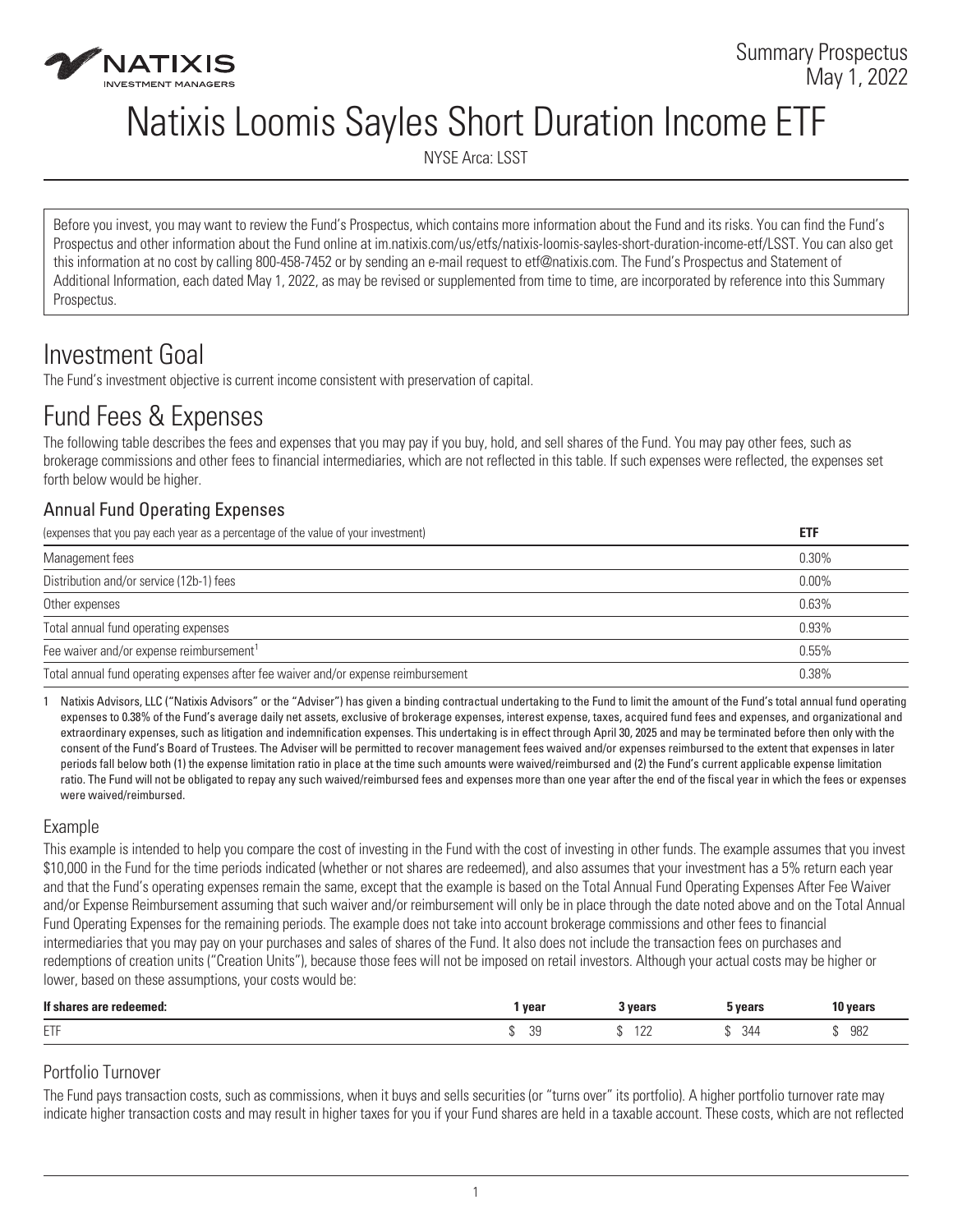in annual fund operating expenses or in the example, affect the Fund's performance. During its most recently ended fiscal year, the Fund's portfolio turnover rate was 140% of the average value of its portfolio.

# Investments, Risks and Performance

#### Principal Investment Strategies

Under normal circumstances, the Fund will invest at least 80% of its net assets (plus any borrowings made for investment purposes) in fixed-income securities such as bonds, notes and debentures, as well as other investments that Loomis, Sayles & Company, L.P. ("Loomis Sayles" or the "Subadviser") believes have similar economic characteristics (such as loans). It is anticipated that the Fund's weighted average duration will generally be between one and three years. Duration is a measure of the expected life of a fixed-income security that is used to determine the sensitivity of a security's price to changes in interest rates. A fund with a longer average portfolio duration will be more sensitive to changes in interest rates than a fund with a shorter average portfolio duration. By way of example, the price of a bond fund with an average duration of five years would be expected to fall approximately 5% if interest rates rose by one percentage point.

The Fund seeks its objective by investing primarily in investment-grade fixed-income securities. Each security is evaluated on the basis of its expected contribution to risk and return of the portfolio relative to the benchmark. "Investment-grade fixed-income securities" are those securities that are rated in one of the top four rating categories at the time of purchase by at least one of the three major rating agencies (Moody's Investors Service, Inc. ("Moody's"), Fitch Investor Services, Inc. ("Fitch") or S&P Global Ratings ("S&P")) or, if unrated, securities determined by the Subadviser to be of comparable quality. The Fund may also invest up to 15% of its assets, at the time of purchase, in bonds rated below investment grade (i.e., none of the three major ratings agencies have rated the securities in one of their top four ratings categories) (commonly known as "junk bonds"), or, if unrated, securities determined by the Subadviser to be of comparable quality. The Fund may invest in U.S. dollar-denominated foreign securities, including emerging market securities. For the purposes of determining whether a particular country is considered a developed or emerging market, the Fund will use a country's sovereign quality rating. An emerging market country is defined as a country which carries a sovereign quality rating below investment grade by either S&P or Moody's, or is unrated by both S&P and Moody's.

In deciding which securities to buy and sell, Loomis Sayles may consider a number of factors related to the bond issue and the current bond market, including for example, the stability and volatility of a country's bond markets, the financial strength of the issuer, current interest rates, current valuations and Loomis Sayles' expectations regarding general trends in interest rates. Loomis Sayles will also consider how purchasing or selling a bond would impact the overall portfolio's risk profile (for example, its sensitivity to interest rate risk and sector-specific risk) and potential return (income and capital gains).

The fixed-income securities in which the Fund may invest include, among other things, corporate bond and other debt securities (including junior and senior bonds), variable and floating rate securities, U.S. government securities, collateralized loan obligations, mortgage-backed securities and other asset-backed securities and securities issued pursuant to Rule 144A under the Securities Act of 1933 ("Rule 144A securities"). The Fund may also invest in mortgagerelated securities (including mortgage dollar rolls and collateralized mortgage obligations ("CMOs")). The Fund may also engage in futures transactions for hedging and investment purposes.

The Fund may also engage in active and frequent trading of securities. Frequent trading may produce a high level of taxable gains, including short-term capital gains taxable as ordinary income, as well as increased trading costs, which may lower the Fund's return.

#### Principal Investment Risks

The principal risks of investing in the Fund are summarized below. The Fund does not represent a complete investment program. You may lose money by investing in the Fund.

Fund shares are not bank deposits and are not guaranteed, endorsed or insured by the Federal Deposit Insurance Corporation or any other government agency, and are subject to investment risks, including possible loss of the principal invested.

The significance of any specific risk to an investment in the Fund will vary over time, depending on the composition of the Fund's portfolio, market conditions, and other factors. You should read all of the risk information presented below carefully, because any one or more of these risks may result in losses to the Fund.

Interest Rate Risk: Interest rate risk is the risk that the value of the Fund's investments will fall if interest rates rise. Generally, the value of fixed-income securities rises when prevailing interest rates fall and falls when interest rates rise. Interest rate risk generally is greater for funds that invest in fixed-income securities with relatively longer durations than for funds that invest in fixed-income securities with shorter durations. In addition, an economic downturn or period of rising interest rates could adversely affect the market for these securities and reduce the Fund's ability to sell them, negatively impacting the performance of the Fund. Potential future changes in government monetary policy may affect the level of interest rates.

**Credit/Counterparty Risk:** Credit/counterparty risk is the risk that the issuer or guarantor of a fixed-income security, or the counterparty to a derivative or other transaction, will be unable or unwilling to make timely payments of interest or principal or to otherwise honor its obligations. As a result, the Fund may sustain losses or be unable or delayed in its ability to realize gains. The Fund will be subject to credit/counterparty risk with respect to the counterparties to its derivatives transactions. This risk will be heightened to the extent the Fund enters into derivative transactions with a single counterparty (or affiliated counterparties that are part of the same organization), causing the Fund to have significant exposure to such counterparty. Many of the protections afforded to participants on organized exchanges and clearinghouses, such as the performance guarantee given by a central clearinghouse, are not available in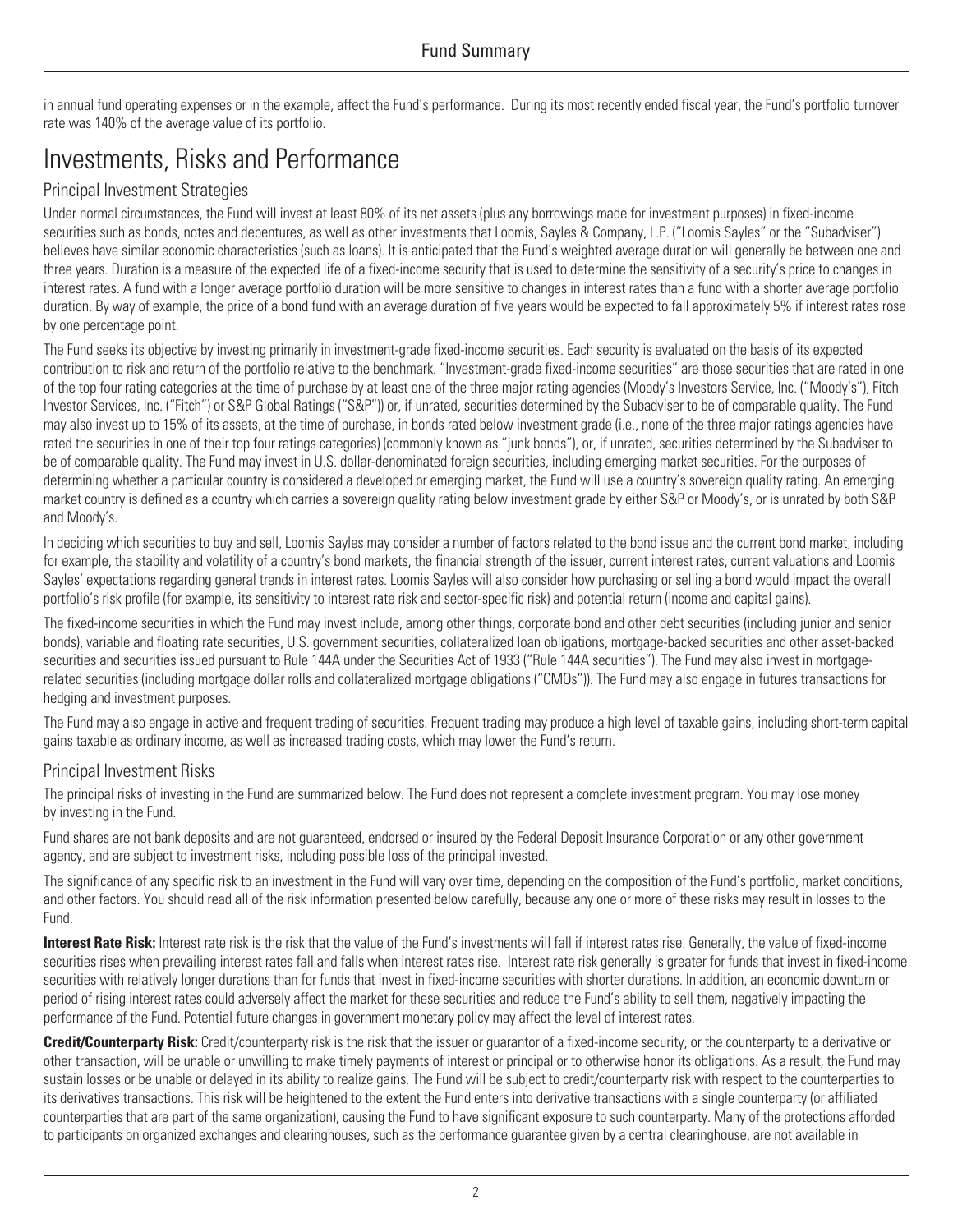connection with derivatives transactions, such as foreign currency transactions. For centrally cleared derivatives, such as cleared swaps, futures and many options, the primary credit/counterparty risk is the creditworthiness of the Fund's clearing broker and the central clearinghouse itself.

**Mortgage-Related and Asset-Backed Securities Risk:** In addition to the risks associated with investments in fixed-income securities generally (for example, credit, liquidity and valuation risk), mortgage-related and asset-backed securities are subject to the risks of the mortgages and assets underlying the securities as well as prepayment risk, the risk that the securities may be prepaid and result in the reinvestment of the prepaid amounts in securities with lower yields than the prepaid obligations. Conversely, there is a risk that a rise in interest rates will extend the life of a mortgage-related or asset-backed security beyond the expected prepayment time, typically reducing the security's value, which is called extension risk. The Fund also may incur a loss when there is a prepayment of securities that were purchased at a premium. The Fund's investments in other asset-backed securities are subject to risks similar to those associated with mortgage-related securities, as well as additional risks associated with the nature of the assets and the servicing of those assets.

Below Investment Grade Fixed-Income Securities Risk: The Fund's investments in below investment grade fixed-income securities, also known as "junk bonds," may be subject to greater risks than other fixed-income securities, including being subject to greater levels of interest rate risk, credit/counterparty risk (including a greater risk of default) and liquidity risk. The ability of the issuer to make principal and interest payments is predominantly speculative for below investment grade fixed-income securities.

**Market/Issuer Risk:** The market value of the Fund's investments will move up and down, sometimes rapidly and unpredictably, based upon overall market and economic conditions, as well as a number of reasons that directly relate to the issuers of the Fund's investments, such as management performance, financial condition and demand for the issuers' goods and services.

**Authorized Participant Concentration Risk:** Only an authorized participant ("Authorized Participant") may engage in creation or redemption transactions directly with the Fund. The Fund has a limited number of institutions that act as Authorized Participants, none of which are or will be obligated to engage in creation or redemption transactions. To the extent that these institutions exit the business or are unable to proceed with creation and/or redemption orders with respect to the Fund and no other Authorized Participant is able to step forward to create or redeem Creation Units, Fund shares may trade at a discount to net asset value ("NAV") and possibly face trading halts and/or delisting.

**Cybersecurity and Technology Risk:** The Fund, its service providers, market makers, listing exchange, Authorized Participants and other market participants increasingly depend on complex information technology and communications systems, which are subject to a number of different threats and risks that could adversely affect the Fund and its shareholders. Cybersecurity and other operational and technology issues may result in financial losses to the Fund and its shareholders.

**Derivatives Risk:** Derivative instruments (such as those in which the Fund may invest, including treasury futures) are subject to changes in the value of the underlying assets or indices on which such instruments are based. There is no guarantee that the use of derivatives will be effective or that suitable transactions will be available. Even a small investment in derivatives may give rise to leverage risk and can have a significant impact on the Fund's exposure to securities market values, interest rates or currency exchange rates. It is possible that the Fund's liquid assets may be insufficient to support its obligations under its derivatives positions. The use of derivatives for other than hedging purposes may be considered a speculative activity, and involves greater risks than are involved in hedging. The use of derivatives may cause the Fund to incur losses greater than those that would have occurred had derivatives not been used. The Fund's use of derivatives, such as treasury futures, involves other risks, such as credit/counterparty risk relating to the other party to a derivative contract, the risk of difficulties in pricing and valuation, the risk that changes in the value of a derivative may not correlate as expected with changes in the value of relevant assets, rates or indices, liquidity risk, allocation risk and the risk of losing more than the initial margin (if any) required to initiate derivatives positions. There is also the risk that the Fund may be unable to terminate or sell a derivative position at an advantageous time or price. The Fund's derivative counterparties may experience financial difficulties or otherwise be unwilling or unable to honor their obligations, possibly resulting in losses to the Fund.

**Emerging Markets Risk:** In addition to the risks of investing in foreign investments generally, emerging markets investments are subject to greater risks arising from political or economic instability, war, nationalization or confiscatory taxation, currency exchange or repatriation restrictions, sanctions by other countries (such as the United States or the European Union) and an issuer's unwillingness or inability to make dividend, principal or interest payments on its securities. Emerging markets companies may be smaller and have shorter operating histories than companies in developed markets.

**Foreign Securities Risk:** Investments in foreign securities may be subject to greater political, economic, environmental, credit/counterparty and information risks. The Fund's investments in foreign securities also are subject to foreign currency fluctuations and other foreign currency-related risks. Foreign securities may be subject to higher volatility than U.S. securities, varying degrees of regulation and limited liquidity. Foreign securities held by the Fund may trade on foreign exchanges that are closed when the securities exchange on which the Fund shares trade is open, which may result in deviations between the current price of a foreign security and the last quoted price for that security (i.e., the Fund's quote from the closed foreign market). This could result in premiums or discounts to NAV that may be greater than those experienced by other ETFs.

Leverage Risk: Leverage is the risk associated with securities or investment practices (e.g., borrowing and the use of certain derivatives) that multiply small index, market or asset-price movements into larger changes in value. The use of leverage increases the impact of gains and losses on the Fund's returns, and may lead to significant losses if investments are not successful.

**LIBOR Risk:** LIBOR risk is the risk that the transition away from the London Interbank Offered Rate ("LIBOR") may lead to increased volatility and illiquidity in markets that are tied to LIBOR. LIBOR is a benchmark interest rate that is used extensively as a "reference rate" for financial instruments, including many corporate and municipal bonds, bank loans, asset-backed and mortgage-related securities, interest rate swaps and other derivatives. ICE Benchmark Administration, the administrator of LIBOR, ceased publication of most LIBOR settings on a representative basis at the end of 2021 and is expected to cease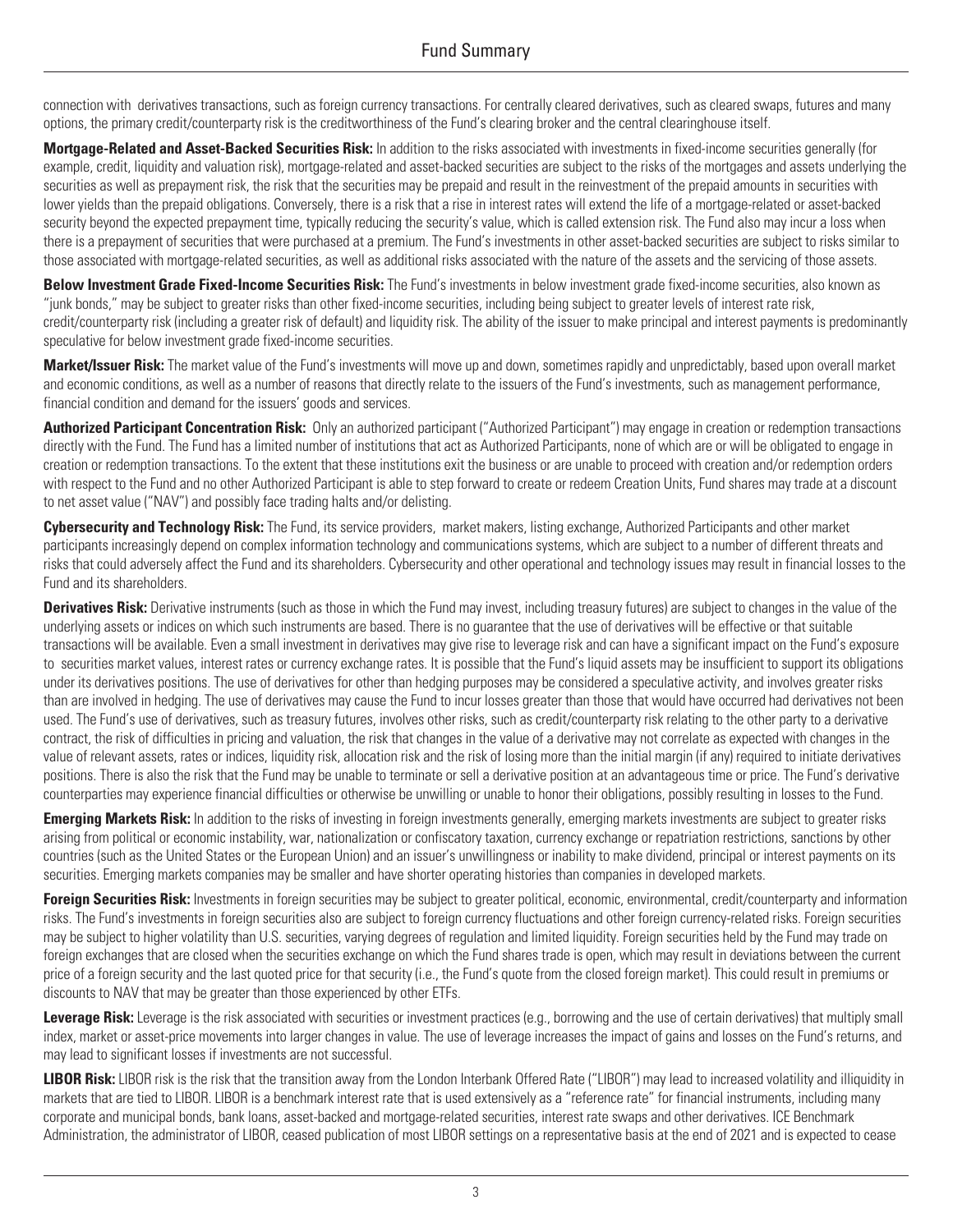publication of a majority of U.S. dollar LIBOR settings on a representative basis after June 30, 2023. In addition, global regulators have announced that, with limited exceptions, no new LIBOR-based contracts should be entered into after 2021. The transition away from LIBOR poses a number of other risks, including changed values of LIBOR-related investments and reduced effectiveness of hedging strategies, each of which may adversely affect the Fund's performance.

Liquidity Risk: Liquidity risk is the risk that the Fund may be unable to find a buyer for its investments when it seeks to sell them or to receive the price it expects. Decreases in the number of financial institutions willing to make markets in the Fund's investments or in their capacity or willingness to transact may increase the Fund's exposure to this risk. Events that may lead to increased redemptions, such as market disruptions or increases in interest rates, may also negatively impact the liquidity of the Fund's investments when it needs to dispose of them. If the Fund is forced to sell its investments at an unfavorable time and/or under adverse conditions in order to meet redemption requests, such sales could negatively affect the Fund. During times of market turmoil, there may be no buyers or sellers for securities in certain asset classes. Securities acquired in a private placement, such as Rule 144A securities, are generally subject to significant liquidity risk because they are subject to strict restrictions on resale and there may be no liquid secondary market or ready purchaser for such securities. In other circumstances, liquid investments may become illiquid. Liquidity issues may also make it difficult to value the Fund's investments. The Fund may invest in liquid investments that become illiquid due to financial distress, or geopolitical events such as sanctions, trading halts or wars.

**Management Risk:** A strategy used by the Fund's portfolio managers may fail to produce the intended result.

**New and Smaller Sized Fund Risk:** The Fund is relatively new and has a limited operating history for investors to evaluate and may not be successful in implementing its investment strategies. The Fund may fail to attract sufficient assets to achieve or maintain economies of scale, which could result in the Fund being liquidated at any time without shareholder approval and at a time that may not be favorable for all shareholders. Smaller ETFs will have a lower public float and lower trading volumes, leading to wider bid/ask spreads.

**Operational Risk:** The Fund is exposed to operational risk arising from a number of factors, including but not limited to human error, processing and communication errors, errors of the Fund's service providers, market makers, listing exchange, Authorized Participants or the issuers of securities in which the Fund invests or with which they do business, failed or inadequate processes and technology or systems failures.

**Premium/Discount Risk**: Shares of the Fund are listed for trading on the NYSE Arca, Inc. (the "NYSE Arca") and are bought and sold in the secondary market at market prices that may differ from their most recent NAV. The market value of the Fund's shares will fluctuate, in some cases materially, in response to changes in the Fund's NAV, the intraday value of the Fund's holdings, and the relative supply and demand for the Fund's shares on the exchange. Disruptions to creations and redemptions, the existence of extreme market volatility or potential lack of an active trading market for shares may result in shares trading at a significant premium or discount to NAV and/or in a reduced liquidity of your investment. During such periods, you may be unable to sell your shares or may incur significant losses if you sell your shares. There are various methods by which investors can purchase and sell shares and various types of orders that may be placed. Investors should consult their financial intermediary before purchasing or selling shares of the Fund. If a shareholder purchases shares at a time when the market price is at a premium to the NAV or sells shares at a time when the market price is at a discount to the NAV, the shareholder may sustain losses.

**Secondary Market Trading Risk:** Investors buying or selling shares of the Fund in the secondary market will pay brokerage commissions or other charges imposed by broker-dealers as determined by that broker. Brokerage commissions are often a fixed amount and may be a significant proportional cost for investors seeking to buy or sell relatively small amounts of shares.

**Trading Issues Risk:** Trading in Fund shares on the NYSE Arca may be halted in certain circumstances. There can be no assurance that the requirements of the NYSE Arca necessary to maintain the listing of the Fund will continue to be met.

**Valuation Risk:** This is the risk that the Fund has valued certain securities or positions at a higher price than the price at which they can be sold. This risk may be especially pronounced for investments, such as derivatives, that may be illiquid or may become illiquid.

#### Risk/Return Bar Chart and Table

The bar chart and table shown below provide some indication of the risks of investing in the Fund by showing changes in the Fund's performance from year to year and by showing how the Fund's average annual returns for the one-year and life-of-fund periods compare to those of a broad measure of market performance. The Fund's past performance (before and after taxes) does not necessarily indicate how the Fund will perform in the future. Updated performance information is available online at im.natixis.com and/or by calling the Fund toll-free at 800-458-7452.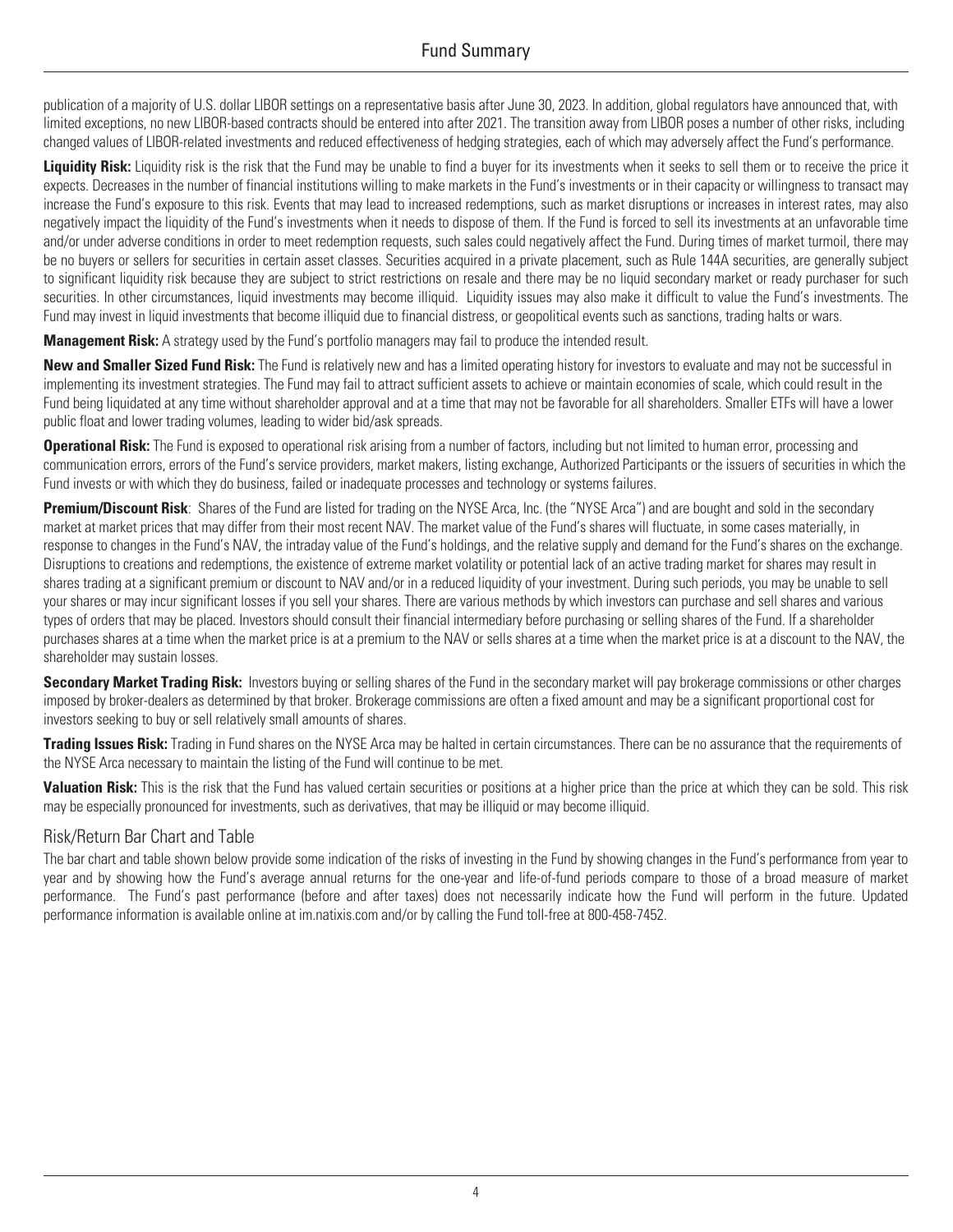#### **Total Return**



#### **Average Annual Total Returns**

| (for the periods ended December 31, 2021)                   | Past 1 Year | <b>Life of Fund</b><br>(12/28/17) |  |
|-------------------------------------------------------------|-------------|-----------------------------------|--|
| Return Before Taxes                                         | $0.00\%$    | 2.92%                             |  |
| <b>Return After Taxes on Distributions</b>                  | $-0.95\%$   | 1.72%                             |  |
| Return After Taxes on Distributions and Sale of Fund Shares | 0.15%       | l.74%                             |  |
| Bloomberg U.S Government/Credit 1-3 Year Bond Index         | $-0.47\%$   | 2.10%                             |  |

After-tax returns are calculated using the historical highest individual federal marginal income tax rates and do not reflect the impact of state and local taxes. Actual after-tax returns depend on an investor's tax situation and may differ from those shown. After-tax returns shown are not relevant to investors who hold their shares through tax-advantaged arrangements, such as 401(k) plans, qualified plans, education savings accounts, such as 529 plans, or individual retirement accounts. Index performance reflects no deduction for fees, expenses or taxes. The Return After Taxes on Distributions and Sale of Fund Shares for the 1-year period exceeds the Return Before Taxes due to an assumed tax benefit from losses on a sale of Fund shares at the end of the measurement period.

### Management

#### Investment Adviser

Natixis Advisors, LLC ("Natixis Advisors" or "Adviser")

#### Subadviser

Loomis, Sayles & Company, L.P. ("Loomis Sayles")

#### Portfolio Managers

Daniel Conklin, CFA®, Vice President of Loomis Sayles, served as an associate portfolio manager from 2019 to 2020 and has served as a portfolio manager of the Fund since 2020.

Christopher T. Harms, Vice President of Loomis Sayles, has served as a portfolio manager since inception.

Clifton V. Rowe, CFA®, Vice President of Loomis Sayles, has served as a portfolio manager since inception.

# Purchase and Sale of Fund Shares

The Fund will issue and redeem shares at NAV only in large blocks of shares, typically 50,000 shares, called "Creation Units." Only a few financial institutions that are Authorized Participants are authorized to purchase and redeem Creation Units directly with the Fund. Creation Units are typically issued and redeemed in exchange for cash and/or the deposit or delivery of a basket of securities specified each day by the Fund as the securities in exchange for which the Fund will issue or redeem shares. *Except when aggregated in Creation Units, shares are not redeemable securities of the Fund*.

Individual shares of the Fund may only be purchased and sold in secondary market transactions through broker-dealers. Shares of the Fund are listed for trading on the NYSE Arca, and because shares trade at market prices rather than NAV, shares of the Fund may trade at a price greater than NAV (a premium) or less than NAV (a discount).